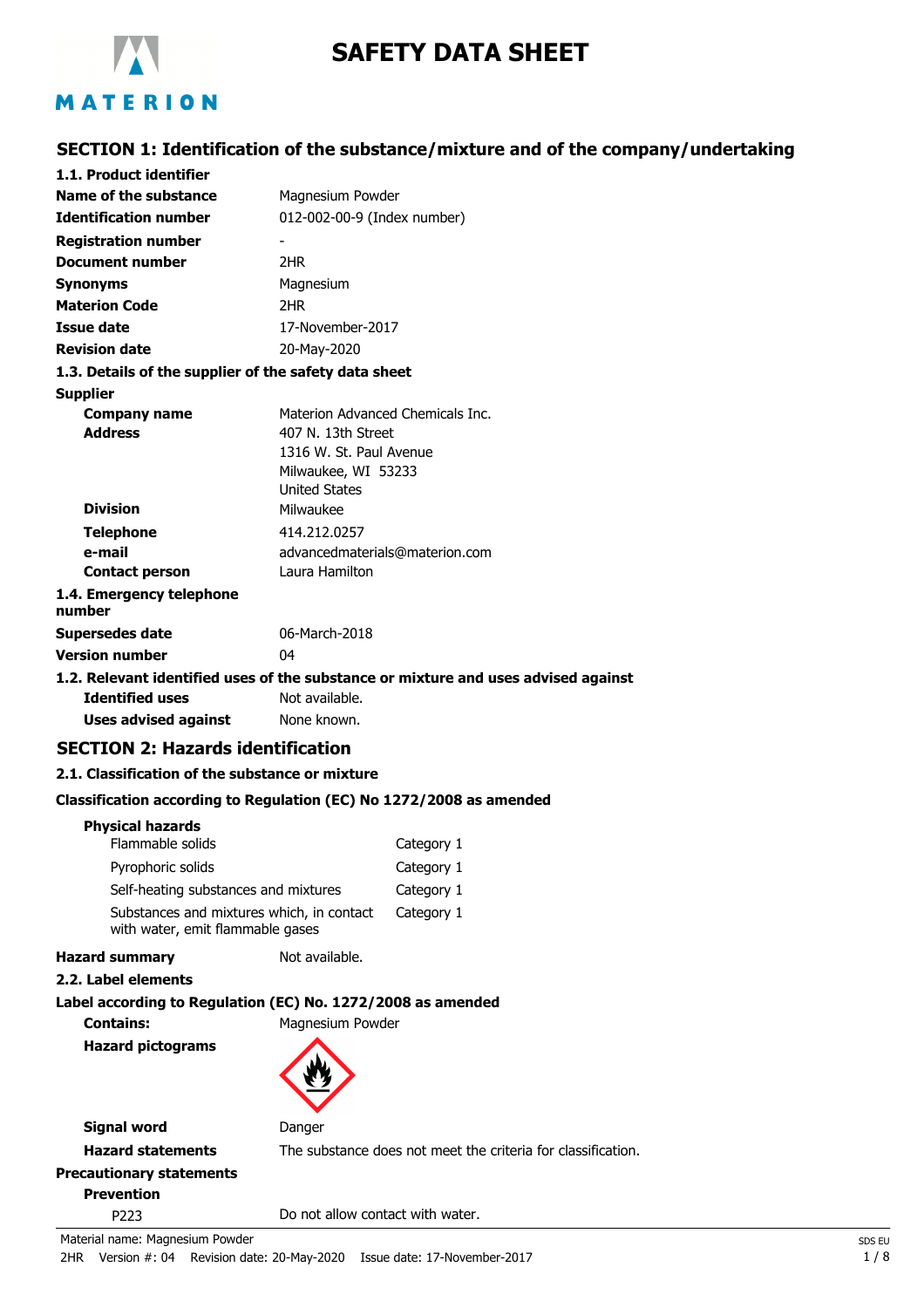| P <sub>223</sub>                  | Keep away from any possible contact with water, because of violent reaction and possible flash<br>fire. |
|-----------------------------------|---------------------------------------------------------------------------------------------------------|
| $P231 + P232$                     | Handle under inert gas. Protect from moisture.                                                          |
| $P235 + P410$                     | Keep cool. Protect from sunlight.                                                                       |
| P280                              | Wear protective gloves/eye protection/face protection.                                                  |
| <b>Response</b>                   |                                                                                                         |
| $P335 + P334$                     | Brush off loose particles from skin. Immerse in cool water/wrap in wet bandages.                        |
| $P370 + P378$                     | In case of fire: Use appropriate media to extinguish.                                                   |
| <b>Storage</b>                    |                                                                                                         |
| $P402 + P404$                     | Store in a dry place. Store in a closed container.                                                      |
| P407                              | Maintain air gap between stacks/pallets.                                                                |
| P420                              | Store away from other materials.                                                                        |
| <b>Disposal</b>                   |                                                                                                         |
| P501                              | Dispose of contents/container in accordance with local/regional/national/international regulations.     |
| Supplemental label<br>information | For further information, please contact the Product Stewardship Department at $+1.800.862.4118$ .       |
| 2.3. Other hazards                | None known.                                                                                             |
|                                   |                                                                                                         |

# **SECTION 3: Composition/information on ingredients**

**3.1. Substances**

| General information                                |               |                        |                                               |                      |              |
|----------------------------------------------------|---------------|------------------------|-----------------------------------------------|----------------------|--------------|
| <b>Chemical name</b>                               | $\frac{0}{0}$ | No.                    | CAS-No. / EC REACH Registration No. Index No. |                      | <b>Notes</b> |
| Magnesium Powder                                   | 100           | 7439-95-4<br>231-104-6 | $\overline{\phantom{0}}$                      | $012 - 002 - 00 - 9$ |              |
| <b>Classification:</b><br>$\overline{\phantom{0}}$ |               |                        |                                               |                      |              |

### **List of abbreviations and symbols that may be used above**

CLP: Regulation No. 1272/2008. DSD: Directive 67/548/EEC. M: M-factor vPvB: very persistent and very bioaccumulative substance. PBT: persistent, bioaccumulative and toxic substance. #: This substance has been assigned Community workplace exposure limit(s).

# **SECTION 4: First aid measures**

Ensure that medical personnel are aware of the material(s) involved, and take precautions to protect themselves. **General information 4.1. Description of first aid measures Inhalation** Move to fresh air. Call a physician if symptoms develop or persist. Brush off loose particles from skin. Immerse in cool water/wrap in wet bandages. Get medical attention if irritation develops and persists. **Skin contact Eye contact** Rinse with water. Get medical attention if irritation develops and persists. **Ingestion** Get medical advice/attention if you feel unwell. **4.2. Most important** Direct contact with eyes may cause temporary irritation. **symptoms and effects, both acute and delayed 4.3. Indication of any Provide general supportive measures and treat symptomatically. immediate medical attention and special treatment needed**

## **SECTION 5: Firefighting measures**

| General fire hazards              | Self-heating: may catch fire. In contact with water releases flammable gases. |
|-----------------------------------|-------------------------------------------------------------------------------|
| 5.1. Extinguishing media          |                                                                               |
| Suitable extinguishing<br>media   | Powder. Dry sand.                                                             |
| Unsuitable extinguishing<br>media | Water. Do not use water jet as an extinguisher, as this will spread the fire. |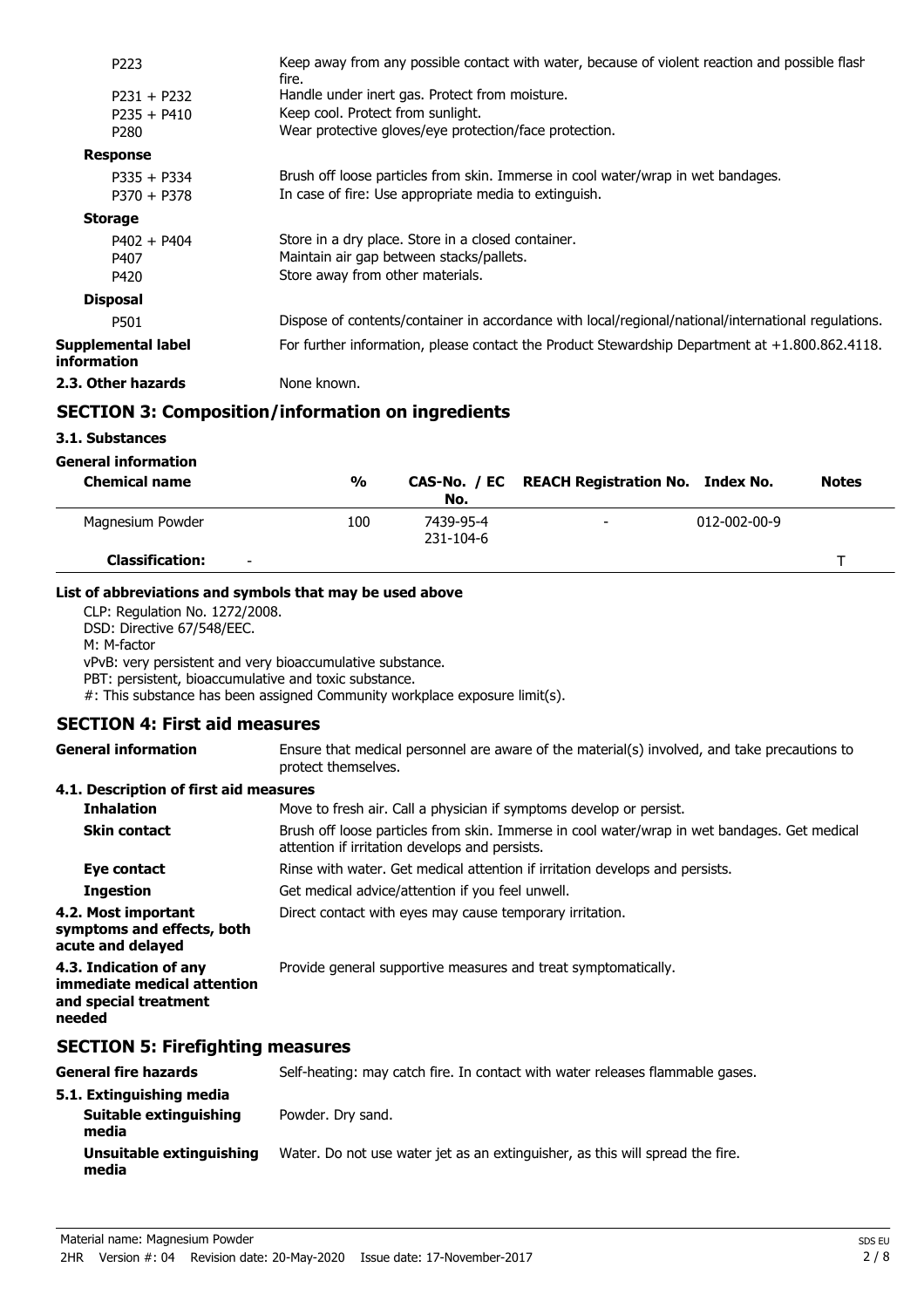| 5.2. Special hazards arising<br>from the substance or<br>mixture                           | In contact with water releases flammable gases.                                            |
|--------------------------------------------------------------------------------------------|--------------------------------------------------------------------------------------------|
| 5.3. Advice for firefighters<br><b>Special protective</b><br>equipment for<br>firefighters | Wear suitable protective equipment.                                                        |
| <b>Special firefighting</b><br>procedures                                                  | Do not get water inside container.                                                         |
| <b>Specific methods</b>                                                                    | Use standard firefighting procedures and consider the hazards of other involved materials. |

#### **SECTION 6: Accidental release measures**

### **6.1. Personal precautions, protective equipment and emergency procedures**

|             | For non-emergency<br>personnel                               | Keep unnecessary personnel away. Keep people away from and upwind of spill/leak. Wear<br>appropriate protective equipment and clothing during clean-up. Ensure adequate ventilation. Local<br>authorities should be advised if significant spillages cannot be contained. |
|-------------|--------------------------------------------------------------|---------------------------------------------------------------------------------------------------------------------------------------------------------------------------------------------------------------------------------------------------------------------------|
|             | For emergency<br>responders                                  | Keep unnecessary personnel away.                                                                                                                                                                                                                                          |
| precautions | 6.2. Environmental                                           | Avoid discharge into drains, water courses or onto the ground.                                                                                                                                                                                                            |
|             | 6.3. Methods and material for<br>containment and cleaning up | Do not get water on spilled substance or inside containers. Stop the flow of material, if this is<br>without risk. Following product recovery, flush area with water.                                                                                                     |
| sections    | 6.4. Reference to other                                      | Not available.                                                                                                                                                                                                                                                            |

# **SECTION 7: Handling and storage**

| 7.1. Precautions for safe<br>handling | Keep away from any possible contact with water, because of violent reaction and possible flash fire.<br>Handle under inert gas. Keep cool. Provide adequate ventilation. Wear appropriate personal<br>protective equipment. Observe good industrial hygiene practices. |
|---------------------------------------|------------------------------------------------------------------------------------------------------------------------------------------------------------------------------------------------------------------------------------------------------------------------|
| 7.2. Conditions for safe              | Store in a cool, dry place out of direct sunlight. Store in original tightly closed container. Store in a                                                                                                                                                              |
| storage, including any                | dry place. Store away from other materials. Never allow product to get in contact with water during                                                                                                                                                                    |
| <i>incompatibilities</i>              | storage. Maintain air gap between stacks/pallets.                                                                                                                                                                                                                      |
| 7.3. Specific end use(s)              | Not available.                                                                                                                                                                                                                                                         |

# **SECTION 8: Exposure controls/personal protection**

| 8.1. Control parameters                              |                                                                                                                                                                                               |
|------------------------------------------------------|-----------------------------------------------------------------------------------------------------------------------------------------------------------------------------------------------|
| <b>Occupational exposure limits</b>                  | No exposure limits noted for ingredient(s).                                                                                                                                                   |
| <b>Biological limit values</b>                       | No biological exposure limits noted for the ingredient(s).                                                                                                                                    |
| <b>Recommended monitoring</b><br>procedures          | Follow standard monitoring procedures.                                                                                                                                                        |
| Derived no effect levels<br>(DNELs)                  | Not available.                                                                                                                                                                                |
| <b>Predicted no effect</b><br>concentrations (PNECs) | Not available.                                                                                                                                                                                |
| 8.2. Exposure controls                               |                                                                                                                                                                                               |
| <b>Appropriate engineering</b><br>controls           | General ventilation normally adequate.                                                                                                                                                        |
|                                                      | Individual protection measures, such as personal protective equipment                                                                                                                         |
| <b>General information</b>                           | Personal protection equipment should be chosen according to the CEN standards and in discussion<br>with the supplier of the personal protective equipment.                                    |
| Eye/face protection                                  | Wear eye/face protection. Wear safety glasses with side shields (or goggles).                                                                                                                 |
| <b>Skin protection</b>                               |                                                                                                                                                                                               |
| - Hand protection                                    | Wear appropriate chemical resistant gloves. Suitable gloves can be recommended by the glove<br>supplier.                                                                                      |
| - Other                                              | Wear suitable protective clothing. Personal protection equipment should be chosen according to the<br>CEN standards and in discussion with the supplier of the personal protective equipment. |
| <b>Respiratory protection</b>                        | Respiratory protection not required.                                                                                                                                                          |
| <b>Thermal hazards</b>                               | Wear appropriate thermal protective clothing, when necessary.                                                                                                                                 |
|                                                      |                                                                                                                                                                                               |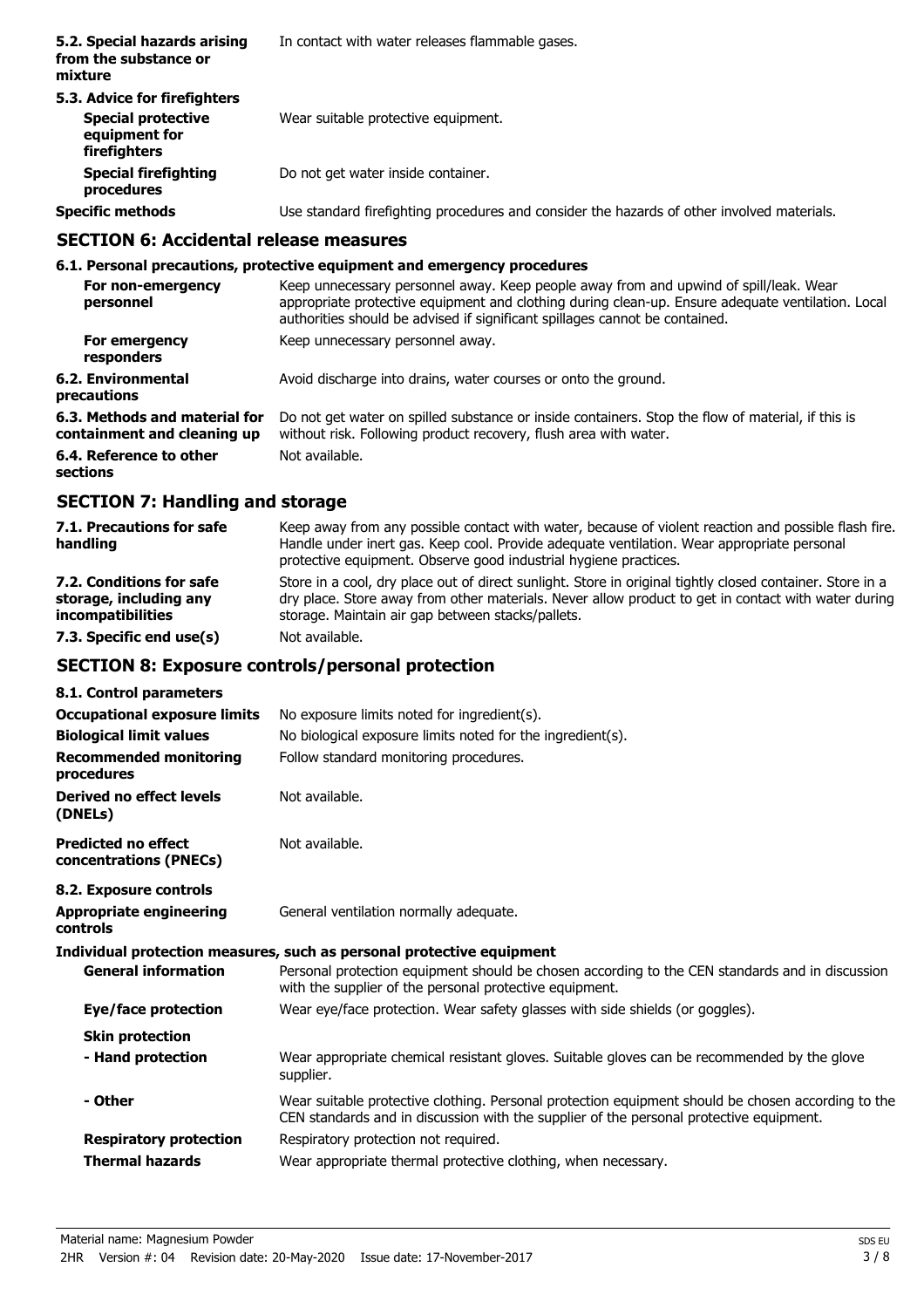| Hygiene measures                          | Always observe good personal hygiene measures, such as washing after handling the material and<br>before eating, drinking, and/or smoking. Routinely wash work clothing and protective equipment to<br>remove contaminants. |
|-------------------------------------------|-----------------------------------------------------------------------------------------------------------------------------------------------------------------------------------------------------------------------------|
| <b>Environmental exposure</b><br>controls | Not available.                                                                                                                                                                                                              |

# **SECTION 9: Physical and chemical properties**

# **9.1. Information on basic physical and chemical properties**

| <b>Appearance</b>                                 |                                     |
|---------------------------------------------------|-------------------------------------|
| <b>Physical state</b>                             | Solid.                              |
| Form                                              | Solid.                              |
| Colour                                            | Not available.                      |
| Odour                                             | Not available.                      |
| <b>Odour threshold</b>                            | Not available.                      |
| рH                                                | Not available.                      |
| <b>Melting point/freezing point</b>               | 651 °C (1203,8 °F)                  |
| <b>Initial boiling point and</b><br>boiling range | 1100 °C (2012 °F)                   |
| <b>Flash point</b>                                | 500,0 °C (932,0 °F)                 |
| <b>Evaporation rate</b>                           | Not available.                      |
| Flammability (solid, gas)                         | Not available.                      |
| Upper/lower flammability or explosive limits      |                                     |
| <b>Flammability limit - lower</b><br>(9/6)        | Not available.                      |
| <b>Flammability limit -</b><br>upper $(\% )$      | Not available.                      |
| <b>Vapour pressure</b>                            | < 0,0000001 kPa (25 °C (77 °F))     |
| <b>Vapour density</b>                             | Not available.                      |
| <b>Relative density</b>                           | Not available.                      |
| Solubility(ies)                                   |                                     |
| Solubility (water)                                | Not available.                      |
| <b>Partition coefficient</b><br>(n-octanol/water) | Not available.                      |
| <b>Auto-ignition temperature</b>                  | 472,78 °C (883 °F)                  |
| <b>Decomposition temperature</b>                  | Not available.                      |
| <b>Viscosity</b>                                  | Not available.                      |
| <b>Explosive properties</b>                       | Not explosive.                      |
| <b>Oxidising properties</b>                       | Not oxidising.                      |
| 9.2. Other information                            |                                     |
| <b>Density</b>                                    | 1,74 g/cm3 estimated at 20 °C       |
| <b>Dynamic viscosity</b>                          | 1,25 mPa.s                          |
| <b>Kinematic viscosity</b>                        | 0,7193 mm <sup>2</sup> /s estimated |
| <b>Molecular formula</b>                          | Mg                                  |
| <b>Molecular weight</b>                           | 24,3 g/mol                          |
| <b>Specific gravity</b>                           | 1,74 at 20 °C                       |
| <b>Surface tension</b>                            | 563 mN/m (20 °C (68 °F))            |

# **SECTION 10: Stability and reactivity**

| 10.1. Reactivity                            | Keep away from combustible material. Not available.                                                                       |
|---------------------------------------------|---------------------------------------------------------------------------------------------------------------------------|
| 10.2. Chemical stability                    | Material is stable under normal conditions.                                                                               |
| 10.3. Possibility of hazardous<br>reactions | No dangerous reaction known under conditions of normal use.                                                               |
| 10.4. Conditions to avoid                   | Exposure to moisture. Contact with water liberates flammable gas. Moisture. Heat. Contact with<br>incompatible materials. |
| 10.5. Incompatible materials                | Combustible material. None known.                                                                                         |
| 10.6. Hazardous<br>decomposition products   | Hydrogen chloride.                                                                                                        |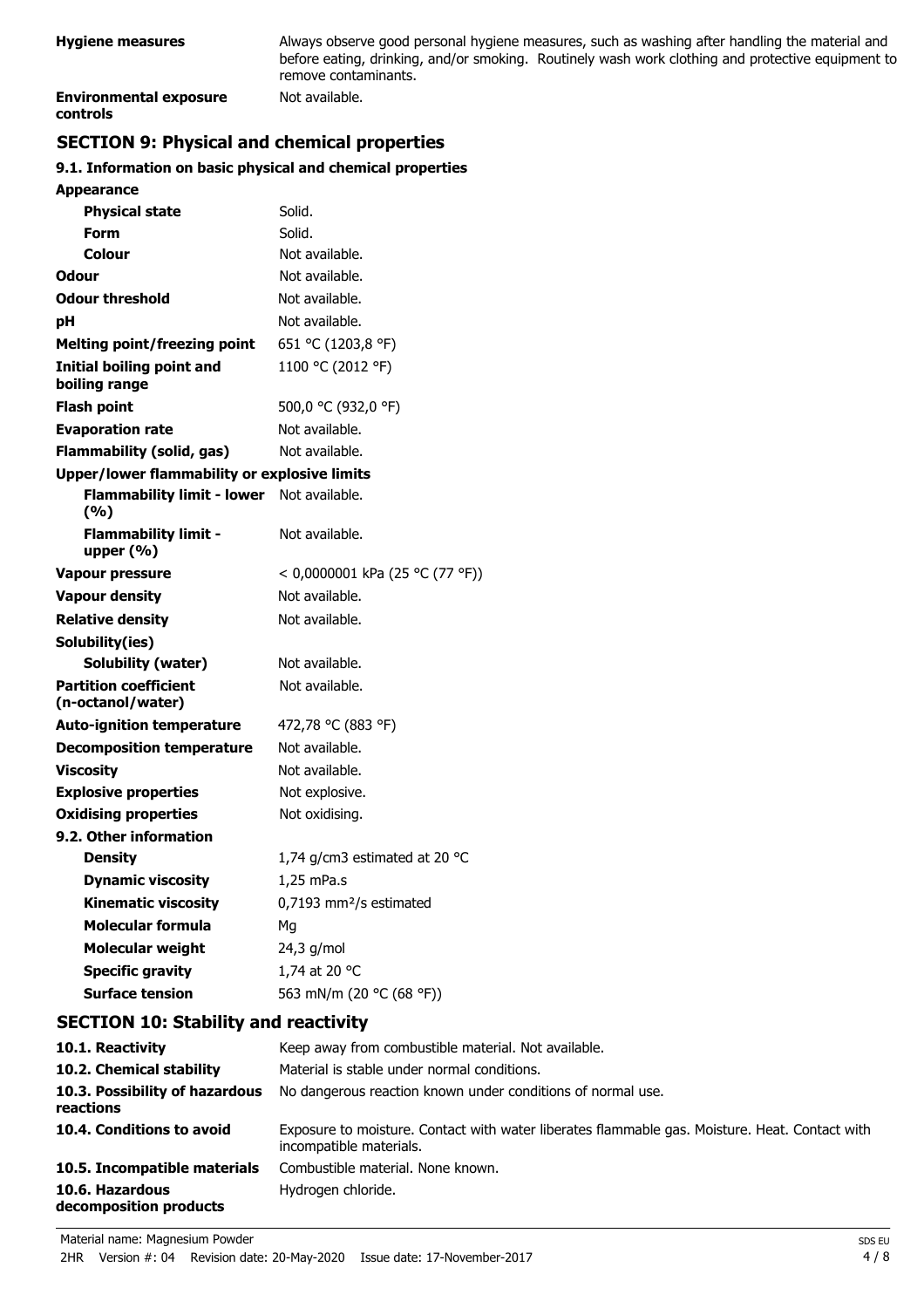# **SECTION 11: Toxicological information**

| SLCTION II. TOXICORGICAI III. MAGUOT                  |                                                                                                              |
|-------------------------------------------------------|--------------------------------------------------------------------------------------------------------------|
| <b>General information</b>                            | Occupational exposure to the substance or mixture may cause adverse effects.                                 |
| <b>Information on likely routes of exposure</b>       |                                                                                                              |
| <b>Inhalation</b>                                     | Due to lack of data the classification is not possible.                                                      |
| <b>Skin contact</b>                                   | Due to lack of data the classification is not possible.                                                      |
| Eye contact                                           | Due to lack of data the classification is not possible.                                                      |
| <b>Ingestion</b>                                      | Due to lack of data the classification is not possible.                                                      |
| <b>Symptoms</b>                                       | Exposure may cause temporary irritation, redness, or discomfort.                                             |
| 11.1. Information on toxicological effects            |                                                                                                              |
| <b>Acute toxicity</b>                                 | No data available.                                                                                           |
| <b>Skin corrosion/irritation</b>                      | Due to partial or complete lack of data the classification is not possible.                                  |
| Serious eye damage/eye<br>irritation                  | Due to partial or complete lack of data the classification is not possible.                                  |
| <b>Respiratory sensitisation</b>                      | Due to partial or complete lack of data the classification is not possible.                                  |
| <b>Skin sensitisation</b>                             | Due to partial or complete lack of data the classification is not possible.                                  |
| <b>Germ cell mutagenicity</b>                         | Due to partial or complete lack of data the classification is not possible.                                  |
| Carcinogenicity                                       | Due to partial or complete lack of data the classification is not possible.                                  |
| at work (as amended)                                  | Hungary. 26/2000 EüM Ordinance on protection against and preventing risk relating to exposure to carcinogens |
| Not listed.                                           |                                                                                                              |
| <b>Reproductive toxicity</b>                          | Due to partial or complete lack of data the classification is not possible.                                  |
| Specific target organ toxicity<br>- single exposure   | Due to partial or complete lack of data the classification is not possible.                                  |
| Specific target organ toxicity<br>- repeated exposure | Due to partial or complete lack of data the classification is not possible.                                  |
| <b>Aspiration hazard</b>                              | Due to partial or complete lack of data the classification is not possible.                                  |
| Mixture versus substance<br>information               | No information available.                                                                                    |
| <b>Other information</b>                              | Not available.                                                                                               |
|                                                       |                                                                                                              |

# **SECTION 12: Ecological information**

| 12.1. Toxicity                                            | The product is not classified as environmentally hazardous. However, this does not exclude the<br>possibility that large or frequent spills can have a harmful or damaging effect on the environment. |
|-----------------------------------------------------------|-------------------------------------------------------------------------------------------------------------------------------------------------------------------------------------------------------|
| 12.2. Persistence and<br>degradability                    | No data is available on the degradability of this product.                                                                                                                                            |
| 12.3. Bioaccumulative<br>potential                        | No data available.                                                                                                                                                                                    |
| <b>Partition coefficient</b><br>n-octanol/water (log Kow) | Not available.                                                                                                                                                                                        |
| <b>Bioconcentration factor (BCF)</b>                      | Not available.                                                                                                                                                                                        |
| 12.4. Mobility in soil                                    | No data available.                                                                                                                                                                                    |
| 12.5. Results of PBT and<br><b>vPvB</b> assessment        | Not a PBT or vPvB substance or mixture.                                                                                                                                                               |
| 12.6. Other adverse effects                               | No other adverse environmental effects (e.g. ozone depletion, photochemical ozone creation<br>potential, endocrine disruption, global warming potential) are expected from this component.            |

# **SECTION 13: Disposal considerations**

| 13.1. Waste treatment methods |                                                                                                                                                                                                                        |  |
|-------------------------------|------------------------------------------------------------------------------------------------------------------------------------------------------------------------------------------------------------------------|--|
| <b>Residual waste</b>         | Dispose of in accordance with local regulations. Empty containers or liners may retain some product<br>residues. This material and its container must be disposed of in a safe manner (see: Disposal<br>instructions). |  |
| <b>Contaminated packaging</b> | Since emptied containers may retain product residue, follow label warnings even after container is<br>emptied. Empty containers should be taken to an approved waste handling site for recycling or<br>disposal.       |  |
| EU waste code                 | The Waste code should be assigned in discussion between the user, the producer and the waste<br>disposal company.                                                                                                      |  |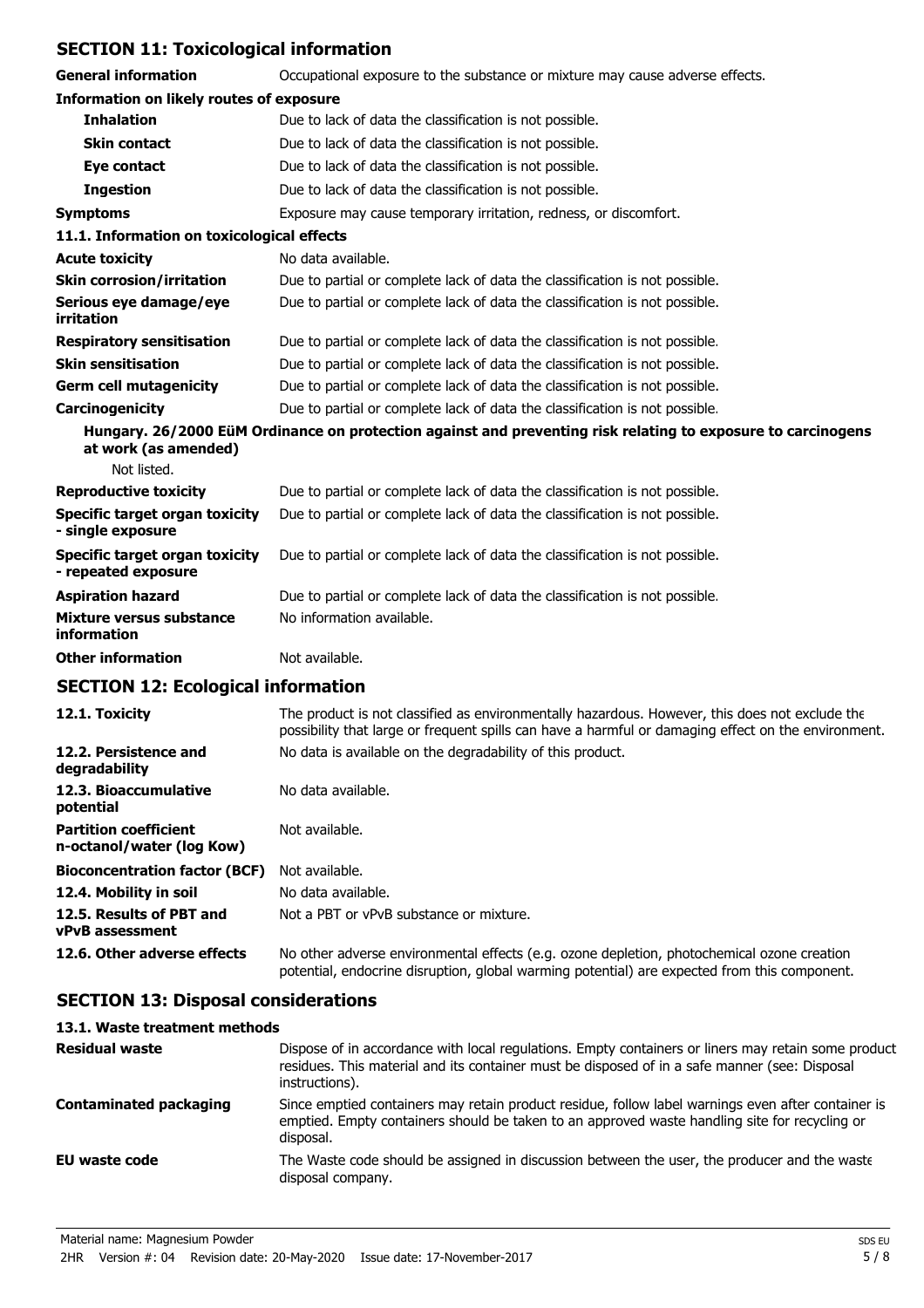| <b>Special precautions</b><br><b>SECTION 14: Transport information</b> | Dispose in accordance with all applicable regulations.                                                                                                                                                                                                                                                                                                                    |
|------------------------------------------------------------------------|---------------------------------------------------------------------------------------------------------------------------------------------------------------------------------------------------------------------------------------------------------------------------------------------------------------------------------------------------------------------------|
| <b>Disposal</b><br>methods/information                                 | Consult authorities before disposal. This material and its container must be disposed of as<br>hazardous waste. Do not allow this material to drain into sewers/water supplies. Do not<br>contaminate ponds, waterways or ditches with chemical or used container. Dispose of<br>contents/container in accordance with local/regional/national/international regulations. |

**ADR 14.1. UN number** UN1418 **14.2. UN proper shipping** MAGNESIUM POWDER or MAGNESIUM ALLOYS POWDER **name Class** 4.3 **14.3. Transport hazard class(es) Subsidiary risk** 4.2 4.3  $+4.2$ **Label(s) Hazard No. (ADR)** 423 **Tunnel restriction** F **code 14.4. Packing group III 14.5. Environmental** No. **hazards 14.6. Special precautions** Not available. **for user RID 14.1. UN number** UN1418 **14.2. UN proper shipping** MAGNESIUM POWDER or MAGNESIUM ALLOYS POWDER **name Class** 4.3 **14.3. Transport hazard class(es) Subsidiary risk** 4.2 **Label(s)** 4.3+4.2 **14.4. Packing group III 14.5. Environmental** No. **hazards** 14.6. Special precautions Not available. **for user ADN 14.1. UN number** UN1418 **14.2. UN proper shipping** MAGNESIUM POWDER or MAGNESIUM ALLOYS POWDER **name Class** 4.3 **14.3. Transport hazard class(es) Subsidiary risk** 4.2 **Label(s)** 4.3+4.2 **14.4. Packing group** III **14.5. Environmental** No. **hazards** 14.6. Special precautions Not available. **for user IATA 14.1. UN number** UN1418 **14.2. UN proper shipping** TOXIC, FLAMMABLE, WATER REACTIVE (Magnesium powder) **name Class** 4.3 **14.3. Transport hazard class(es) Subsidiary risk** 4.2 **14.4. Packing group** II **14.5. Environmental** No. **hazards** 14.6. Special precautions Not available. **for user Passenger and cargo** Allowed with restrictions. **aircraft Other information Cargo aircraft only** Allowed with restrictions.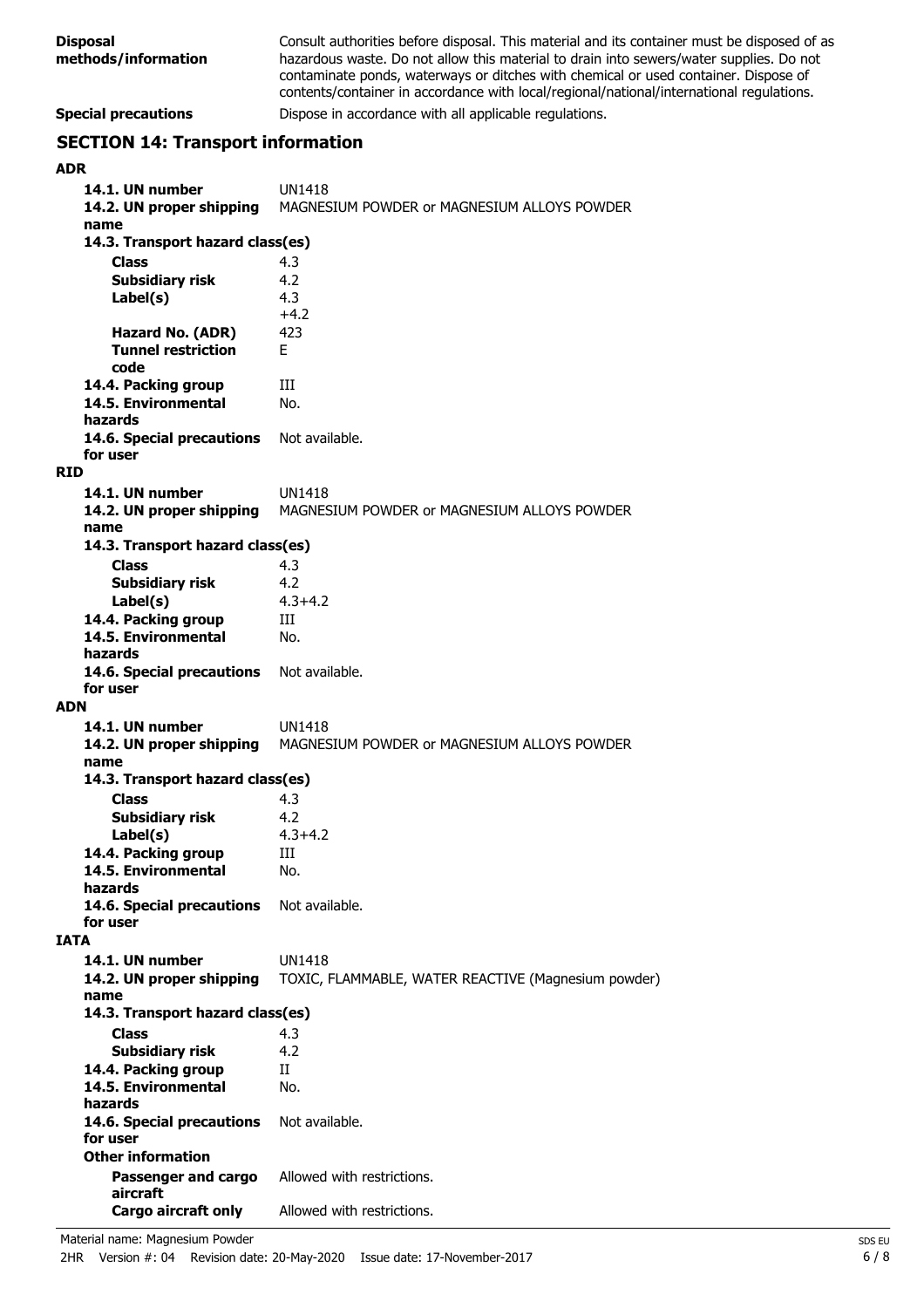#### **IMDG**

| 14.1. UN number                       | UN1418                                              |
|---------------------------------------|-----------------------------------------------------|
| 14.2. UN proper shipping              | TOXIC, FLAMMABLE, WATER REACTIVE (Magnesium powder) |
| name                                  |                                                     |
| 14.3. Transport hazard class(es)      |                                                     |
| <b>Class</b>                          | 4.3                                                 |
| Subsidiary risk                       | 4.2                                                 |
| 14.4. Packing group                   | Н                                                   |
| 14.5. Environmental hazards           |                                                     |
| <b>Marine pollutant</b>               | No.                                                 |
| <b>EmS</b>                            | Not available.                                      |
| 14.6. Special precautions<br>for user | Not available.                                      |
| ADN; ADR; IATA; IMDG; RID             |                                                     |



# **SECTION 15: Regulatory information**

**15.1. Safety, health and environmental regulations/legislation specific for the substance or mixture**

#### **EU regulations**

**Regulation (EC) No. 1005/2009 on substances that deplete the ozone layer, Annex I and II, as amended** Not listed.

**Regulation (EC) No. 850/2004 On persistent organic pollutants, Annex I as amended** Not listed.

**Regulation (EU) No. 649/2012 concerning the export and import of dangerous chemicals, Annex I, Part 1 as amended**

Not listed.

**Regulation (EU) No. 649/2012 concerning the export and import of dangerous chemicals, Annex I, Part 2 as amended**

Not listed.

**Regulation (EU) No. 649/2012 concerning the export and import of dangerous chemicals, Annex I, Part 3 as amended**

Not listed.

**Regulation (EU) No. 649/2012 concerning the export and import of dangerous chemicals, Annex V as amended** Not listed.

**Regulation (EC) No. 166/2006 Annex II Pollutant Release and Transfer Registry, as amended** Not listed.

**Regulation (EC) No. 1907/2006, REACH Article 59(10) Candidate List as currently published by ECHA** Not listed.

#### **Authorisations**

**Regulation (EC) No. 1907/2006, REACH Annex XIV Substances subject to authorization, as amended** Not listed.

#### **Restrictions on use**

**Regulation (EC) No. 1907/2006, REACH Annex XVII Substances subject to restriction on marketing and use as amended**

Magnesium Powder (CAS 7439-95-4)

**Directive 2004/37/EC: on the protection of workers from the risks related to exposure to carcinogens and mutagens at work, as amended.**

Not listed.

## **Other EU regulations**

**Directive 2012/18/EU on major accident hazards involving dangerous substances, as amended** Magnesium Powder (CAS 7439-95-4)